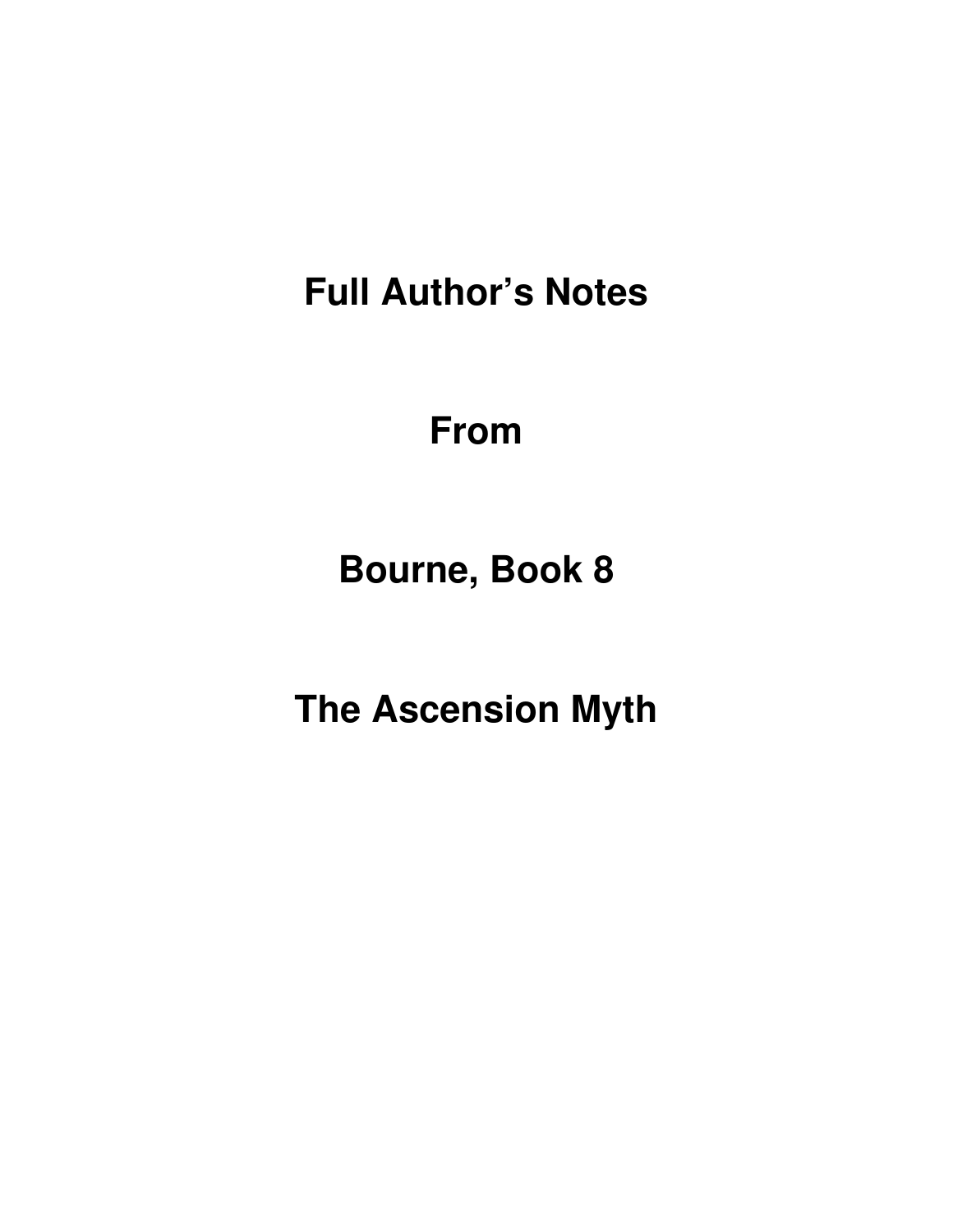# **Author Notes - Ell Leigh Clarke**

January 7, 2018

#### **Thank yous**

As always I'd like to thank MA for his continued support in navigating the publishing jungle. Thanks is also due for him stepping up during my trans-America relocation and taking on the final punch of this manuscript. It was a huge help and meant that we could get this into reader hands weeks faster that it would otherwise have taken me on my own.

In the same vein I'd like to send a massive gratitude bomb out to members of the beta reader team who over Christmas peeled themselves away from turkey duties and family to skim sections of the books to fact check so that I could keep writing. Robert, Joshua, Charles, Ron... You're the best. I'm so grateful to you and appreciate you volunteering to help so quickly. It was like a dream come true having the answers that were holding me back just handed to me on platter. Or in a slack channel, as it turned out to be. Thank you!

I'd also like to thank Trausti Trauterson, my cool Icelandic friend for helping name the university. For those who aren't fluent in Icelandic, *Skóli Uppstigs Academy* means *Ascension Academy*. As you probably know if you've been reading these notes from the beginning, Trausti also helps with the supply of creative Icelandic (Estarian) swearing.

He also reliably informed me that the word we used: Dreifbýlistútta, means something like hill billy/ tit/ or boob.

Cracks. Me. Up!

Massive thanks also goes out to Steve Campbell and his incredible team of JITers for wrangling this manuscript so quickly, and catching typos and inconsistencies. You're the best!

I'd also like to thank the ever-patient Joe Brewer for his expert editing and fixing my messes(!) with zero fuss and drama. Joe, you're a gem. Thank you for everything you do.

And finally I'd like to thank YOU – the reader - not just for buying and reading this book, but for leaving your awesome (and often amusing!) 5\* reviews. I massively appreciate your kind words both on Amazon and on our facebook page. You so often keep me going. I know you've been forced to wait waaaay too long for this latest instalment and I deeply appreciate not just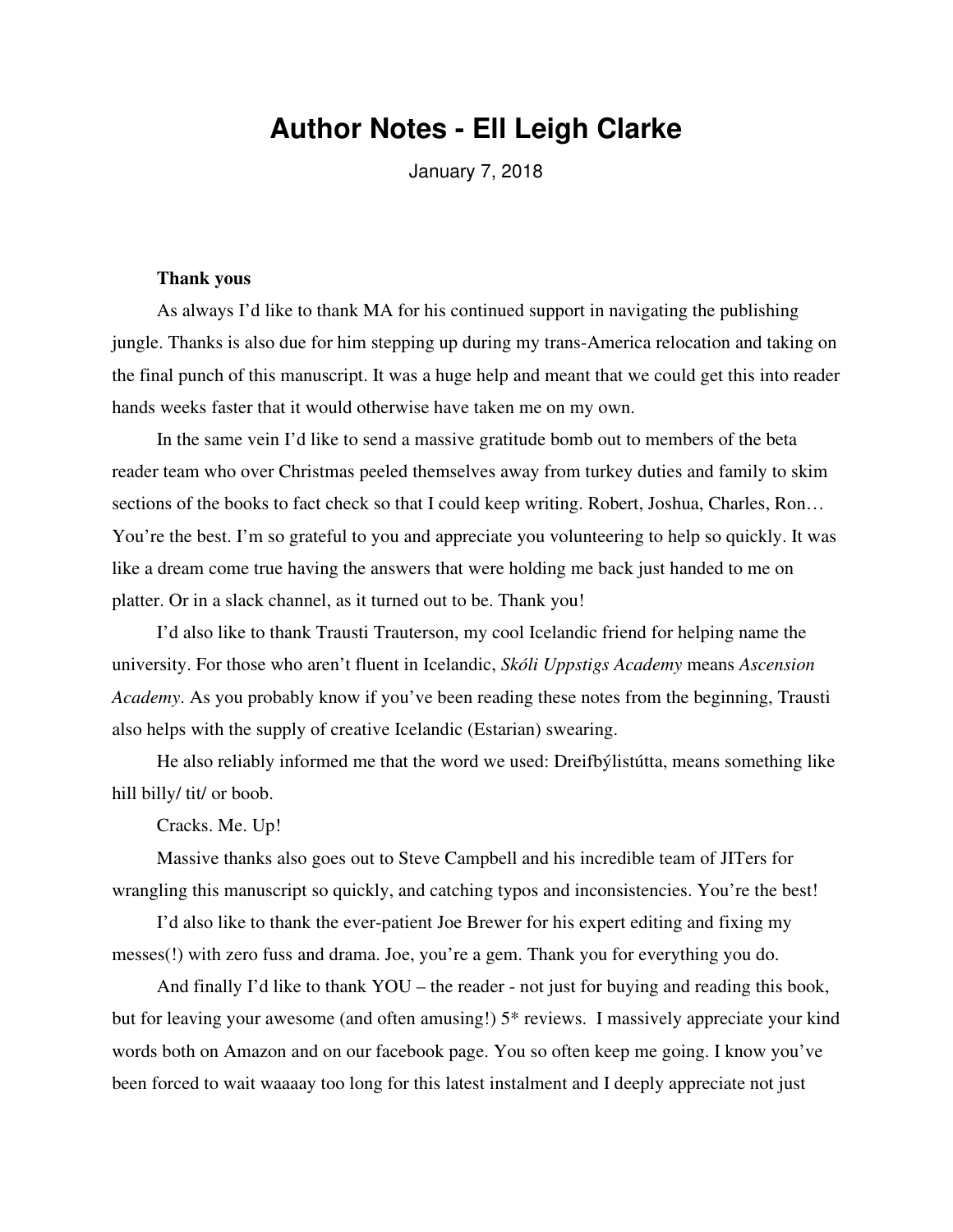your patience, but your compassionate support as I've been working through stuff. Thank you. Thank you. Thank you. <3

### **A way too honest account**

I finished listing off the cocktails of drugs I'd been taking.

Dr. Awesome, also known to some of us as Dr. HOTsome, leaned forward on the desk and put his head in his hands.

"I don't take them all, all the time," I explained.

He looked up with almost a glimmer of hope.

"Ok," I qualified. "So I take *most* of them, *a lot* of the time."

His head went back into his hands.

This was the man who had pulled me back from the brink of total health collapse only months previously. My body had decided it was done writing at the rate of a sprint with the distance of a marathon. It had taken weeks and weeks, and all kinds of medical badassery, but it worked. I had been functioning again.

In fact, I had even been optimistic about the future. I'd been starting to think about expanding into my own series, starting a software company and getting back to a bunch of other projects I'd been spinning before I crashed.

But that was before.

Now, following a couple of traumatizing situations, I sat before him a broken shell, teetering on the brink of drug addiction to cope.

More than once in the weeks prior I'd been drifting off to sleep having taken fuck-knows what, scared that I wasn't going to wake up the next morning. I feared my mother getting a call from some random police officer who had managed to track down my next of kin weeks after my death to notify her that her daughter would never be coming home from this dangerous land.

Granted I was somewhat stabilized since our previous meeting when I'd been bouncing along rock bottom.

But I was barely keeping it together.

"The painkillers help me sleep," I told him, trying to show there was some logic to what I was doing. "Coz the only reason I'm not sleeping is because it hurts so much."

He lifted his head from his hands once again and looked at me curiously. "What hurts?" "My heart."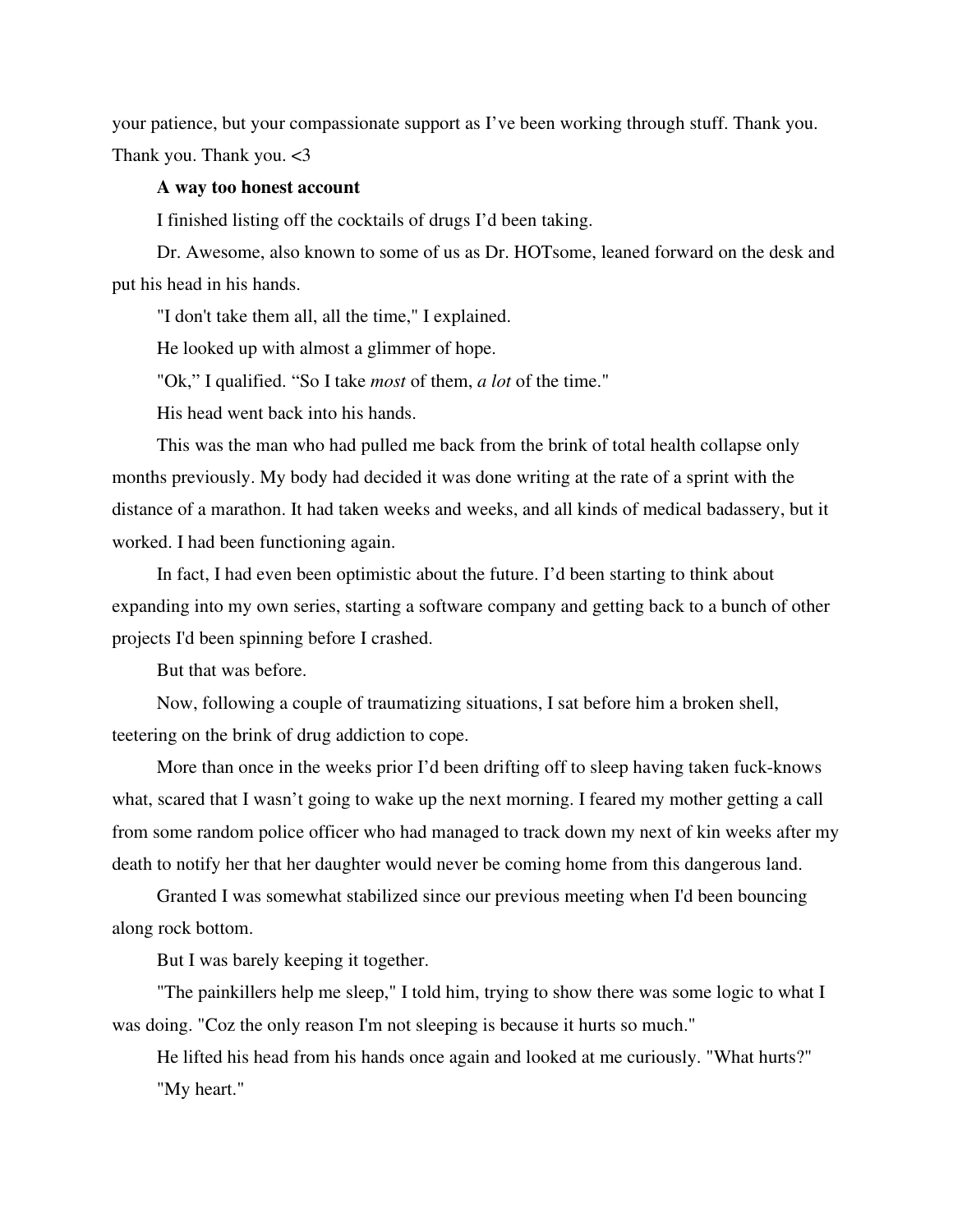"Tell me more about that," he said. He already knew what had happened a few months before. He'd figured it out. I didn't need to tell him the story. Now, he just wanted to know about the symptom.

"Like chest pain," I said, trying to explain that it was physical.

"In your heart?"

I nodded.

"Stand up..." He came over and started pressing on my back where one might stab a knife if one was so inclined. "Does that hurt?" he asked prodding gently.

I shook my head.

"What about that?"

I winced. "Yes."

"That?"

"Yes."

I was nervous. I don't do too well with people being close to me. It wasn't that he wasn't safe to be around. Far from it. He's one of the few people I'd like to be around more. But while he was working on my heart, I didn't dare tell him it wasn't quite in my chest anymore.

It was in my throat. (Why? What were you thinking? Where did you think it was gonna be?!)

*Breathe Ellie*, I told myself, hiding under my oversized cardigan.

"Ok," he said, "I'm going to adjust you."

He stepped closer, explaining the action, and a flood of emotions ran through me. I froze, trying to engage my brain while dealing with all these feelings.

"Put your arms up, do this, then interlock your fingers on top of mine," he told me standing behind me.

Ok, so this isn't sounding like a consultation in a doctor's office, but it was nothing but appropriate and professional.

At least on his side.

I was a mass of emotions, vulnerability and a whole heap of other stuff I'm not going to admit to here.

What followed was a kinda James Bond maneuver - except I don't believe he was trying to kill me.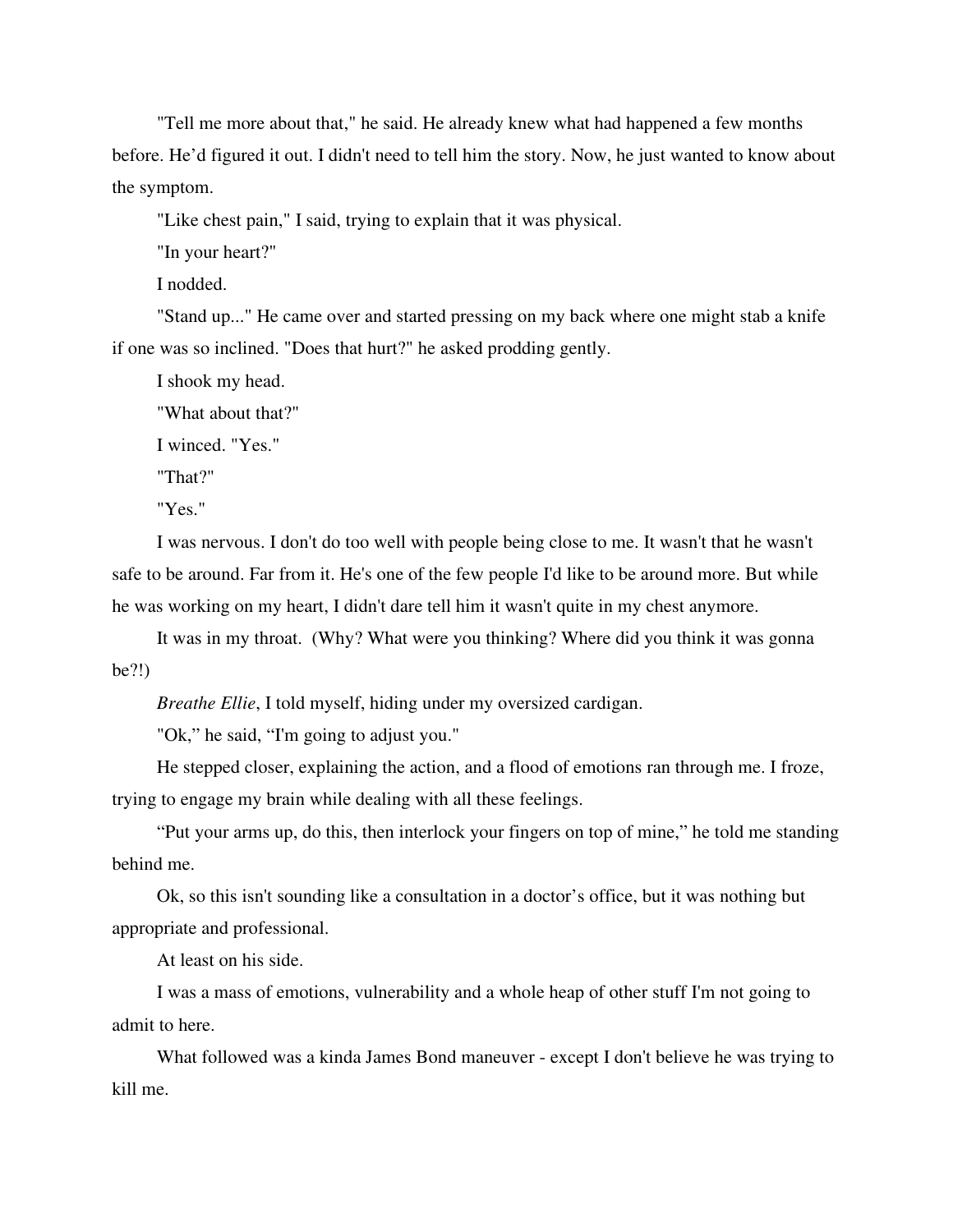My ribs on my back cracked.

Emotion released.

It felt strangely better.

*Ok good. Now I get to hug the doctor and then we go back to talking from a safe distance where he can't hear my heart beating in my throat*.

Or not.

"Lie on your nose," he instructed pointing at the couch.

I hesitated processing what I needed to do. I looked at the couch. My mind spun. Do I take my shoes off? The paper is going to slip... my mind raced to process meaningless information.

I got onto the couch and planted my nose into the tissue. It smelled of chocolate. It was actually a small relief to hide my face and ignore the ridiculous stream of emotions that were running through my system.

He started poking around the area on my back where my heart would be. It was the same pain all around the heart.

Fine everywhere else.

"Breathe in and then exhale," he told me.

And with that his hand gently pushed the ribs in just the right place to elicit a crack,

releasing another tonne of emotion.

"Fuck!" I breathed from under his hand.

It was a good 'fuck'.

And a *surprised* 'fuck'.

And it only hurt a little bit.

He rubbed the area dissipating the energy. It felt a little better. Like a relief, that the body hadn't quite caught up to understanding yet.

I got up, and the rest is a blur, until he told me to lie down again, this time on my head.

I figured that meant on my back.

He started inspecting the front of my chest around my heart.

"Say when it hurts," he told me.

He poked gently around my rib cage. "Here?"

"No that's ok."

"This?"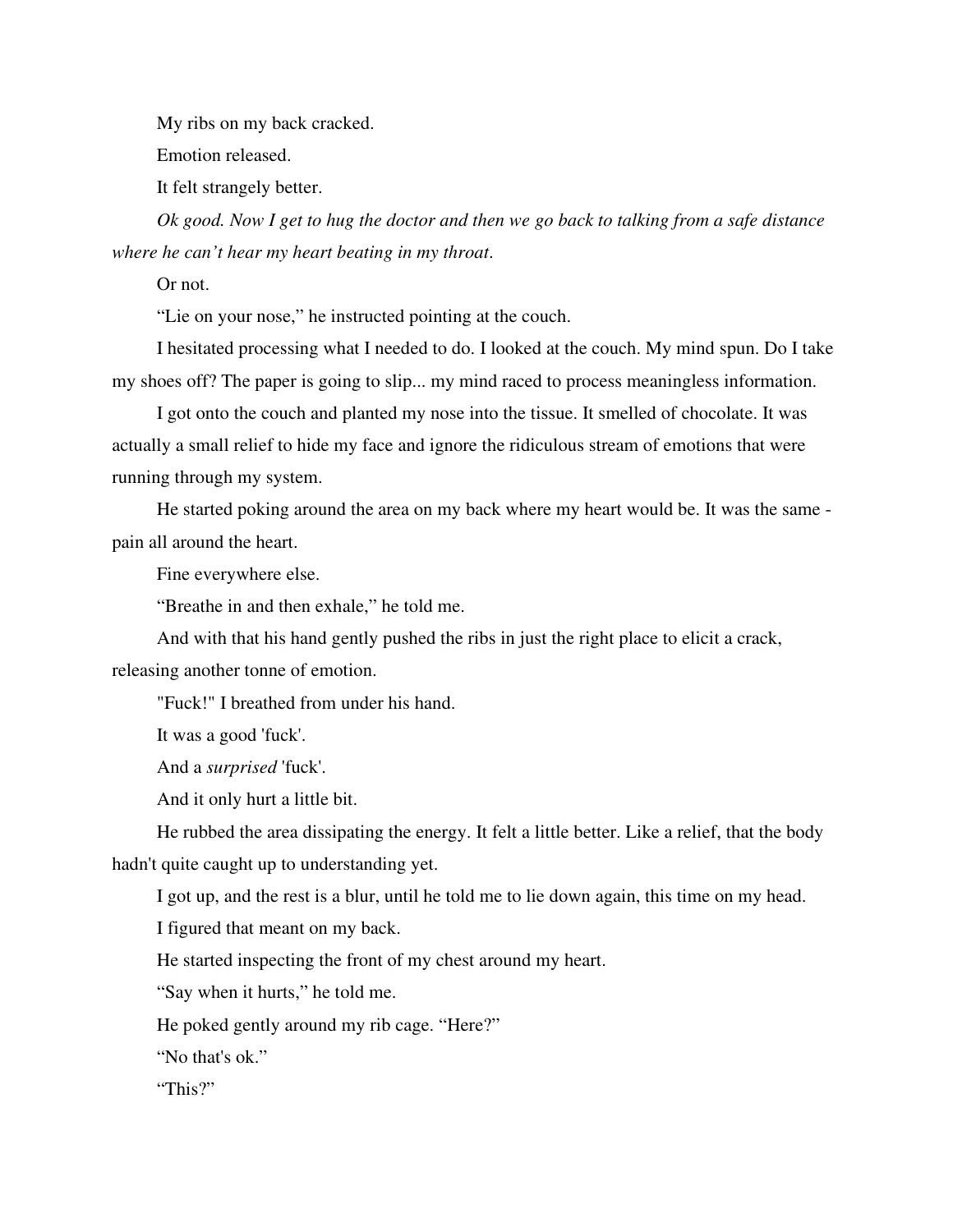"No."

"This?"

"YES!"

*FUUUUUUUuuuccccck*, I screamed in my head.

His finger stayed. Searing pain like a hot knife sliced through the pericardium.

I should have left it there but I panicked and burst into tears, lifting his hands firmly from my ribs and away from the wound.

Agony that I'd been suffering with for the last two months exploded through my chest, releasing in physical hurt and emotion.

I wanted to run. I didn't want him to see me like this.

And at the same time I knew I was in exactly where I needed to be.

When it all subsided, I was a mess of tears and mascara. And Doctor Awesome was there, being… well, Awesome.

What I didn't realise at the time was that this moment changed EVERYTHING.

--

The next day I felt like a different person.

My heart didn't feel as sore.

I realized that that night I'd fallen asleep at a reasonable hour, rather than spending the time until first light writhing with hurt that the drugs would barely touch. It was a weird, but very welcome, sensation.

I rolled over to check my phone.

Mum had messaged.

My Nanna had passed away.

We'd been expecting it so it wasn't a shock. I'd been dreading it happening though - even though I knew I'd see her again soon. (Yeah, I maybe I need a shrink too - but yes I see people who have crossed over. A lot. In fact, I'm closer to my Gran now more than when she was alive.)

But the whole death thing can bring up all kinds of grief and before that morning I honestly didn't think my heart would be able to take it. Literally. I figured the chakra was collapsed and that was it until something changed.

And yet, that morning, I was ok.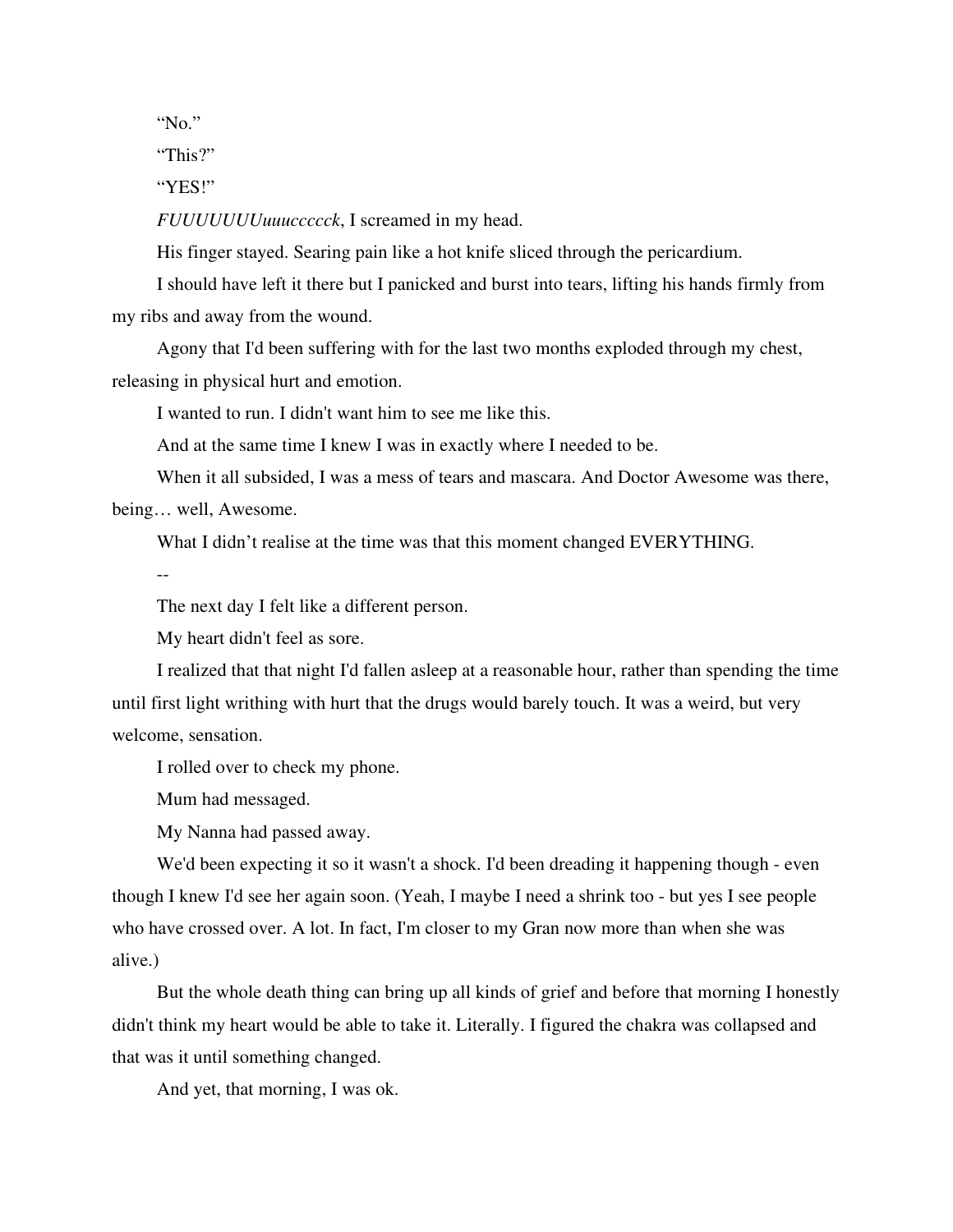I tuned in to see if I could see Nanna... but she wasn't around yet.

I got on with my day: did some consulting calls, a mastermind online group call, and called my Mum.

And I was ok.

Ok, so the discomfort wasn't *completely* gone. But it felt more like an injury that was healing than an open hemorrhaging gash of despair and excruciating pain.

I could barely hope it was real, but I kept reminding myself that it totally could be healing.

I mailed the good doctor. He suggested I write up my author notes today - possibly while things were going good …and I wasn't still resentful about him taking me off coffee!

So this is the account you're reading right now.

P.S. It's evening time now on as I'm writing this, and I just smelled Nanna's moisturizer in my hand cream. She used to use Oil of Olay. She'd call it Oil of Ugly. Bless her. She was anything but ugly. I hope she likes her new place. I wonder if she's found Granddad yet... <3

P.P.S. I'm editing this for punctuation a day later and am happy to report in that Nanna popped in to let me know that she had found Granddad and all was well. :)

\* \* \*

Since then things have been on the up and up. Ok, so there was one debilitating relapse which took me out for 48 hours, but generally I think I'm on the mend.

I've barely needed any drugs so I've not been worrying about overdosing or wrecking my liver just trying to get through the night. Granted, one never knows when one's time is up, but for the most part my immediate concern about my Mum getting that dreadful phone call is gone.

This really was a turning point.

Dr. Awesome, if you're reading this, from the bottom of my (broken!) heart: thank you for saving my life.

And for being, well,… *Awesome*.

Here's to the next chapter.

\* \* \*

#### **Parties, Wine and Mojo**

I have a party trick.

While some people have tricks they do with pennies and beer, or shot glasses and beer mats, mine is a little more... out there.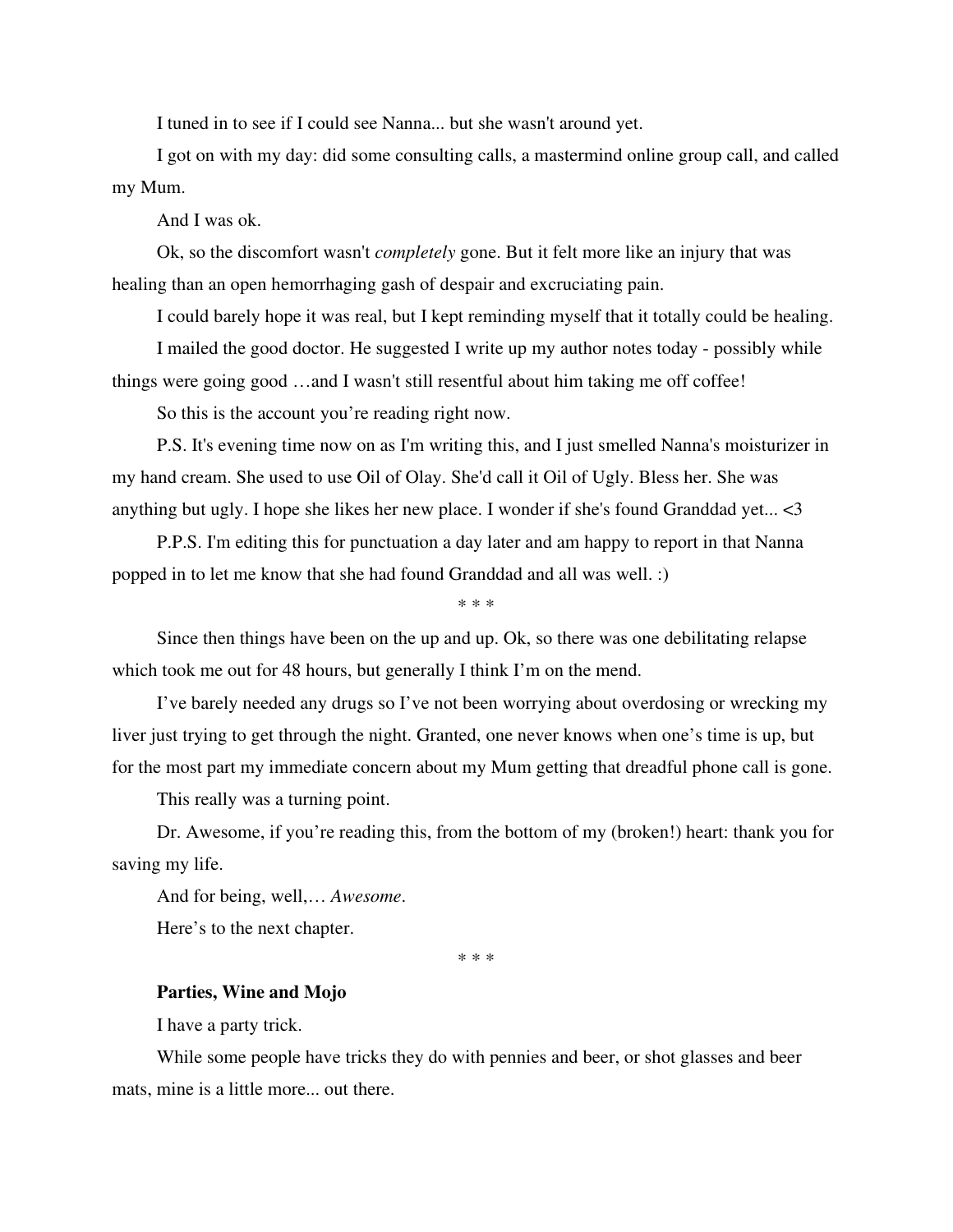I change the taste of wine.

By charging it with energy.

From my hands.

Yup. You read that right.

Now bear with me before you start phoning round to see if you can get me committed. I know this is a little off the wall, but by the time you've finished reading these notes you'll know how to do it yourself.

(And that will *really* mess with your head if you're not already down with the woo!)

I showed it to Steve Campbell and his friend Bob when we were in Vegas for the 50Books conference.

Bob is a wine connoisseur. I figured that if there was any change in the wine, then Bob would be able to taste the difference.

Now, as you know I've been subpar for about a year now and I didn't know if it would work.

So, putting all attachment and ego aside, I set up an experiment anyway. Two glasses of wine: one the test, one the control. (As you know wine oxidizes once it's been exposed to air, so the taste will naturally evolve over time. Hence the extra need for the control. You wanna know that the change in the taste is due only to the variable and not the oxidation.)

Next you hold your hand over the glass, and then in the same way that Arlene will conjure a fire ball, you just focus your intention into the glass from your hand, drawing energy through your higher chakras so you don't deplete your own reserves. (Your cells need it to live!)

And whereas Arlene would *throw* a fireball, you're dealing with a glass a wine. You don't need to go kung fu on its ass. You just want to kinda pour the energy in. Gently!

Regarding the intention to use, I use things like "gratitude", or "love". Then all you do is hold the feeling in your body and then project it into the molecular structure of the liquid\*.

Anyway, there I was sitting with Bob and Steve, knowing I couldn't even feel my own energy, but trying this thing anyway.

And long story short, it worked.

Yay!

Bob was adequately freaked out, and then resigned himself to not being able to explain it. Then the dinner continued.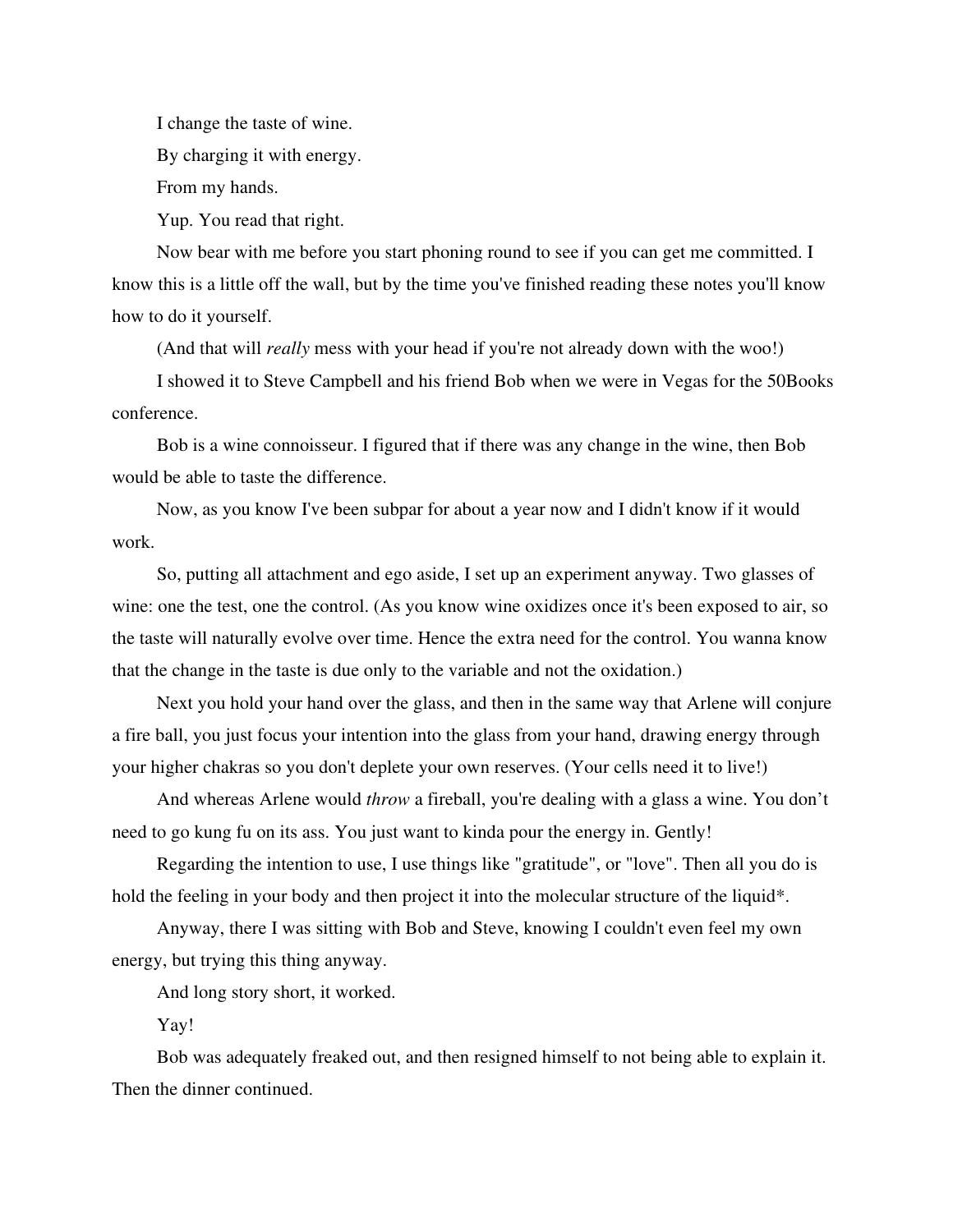But here's the problem that crept into my awareness. It took several goes and many minutes of sitting there with my hand over the glass (like a muppet, I might add). Plus, when I put my hands together I couldn't feel the force that would normally come through them.

I must say, I didn't think much of it again.

That was until I was at that doctor's appointment and I felt the kick back from Dr. Awesome's energy field.

When he left me alone in the office to organize some treatments I remembered Vegas. I remembered how I had struggled to work my mojo on the wine, and the lack of energy in my hands.

In the quietness I put my hands together.

Still nothing.

It was like my heart had collapsed and the energy was no longer flowing, similar to if an engine had just stopped.

But I could feel Dr. Awesome's as he reiki'd me, as strongly as if someone were touching my skin… and deeper.

Something was wrong with me.

I filed it in my head to revisit later. Later as in when my heart wasn't crippling me and I had some energy back.

So fast forward several days, and sitting in my hotel room in LA before heading to Austin, knowing that the manuscript and cover were being worked on and everything squared away for the move, my thoughts returned to the energy conundrum.

I'd been feeling better since the heart healing with Dr. A - bar a brief relapse which I eventually crawled back from.

So I put my hands close together to see if I could tune in and maybe even get it working again…

And lo and behold, it was back!

Y-frikkin-AYYYYYYYY!

I could feel my energy field again!!!

Ok, so it was about as strong as when you have those little magnets at school and you put two like-poles together.

But it was start.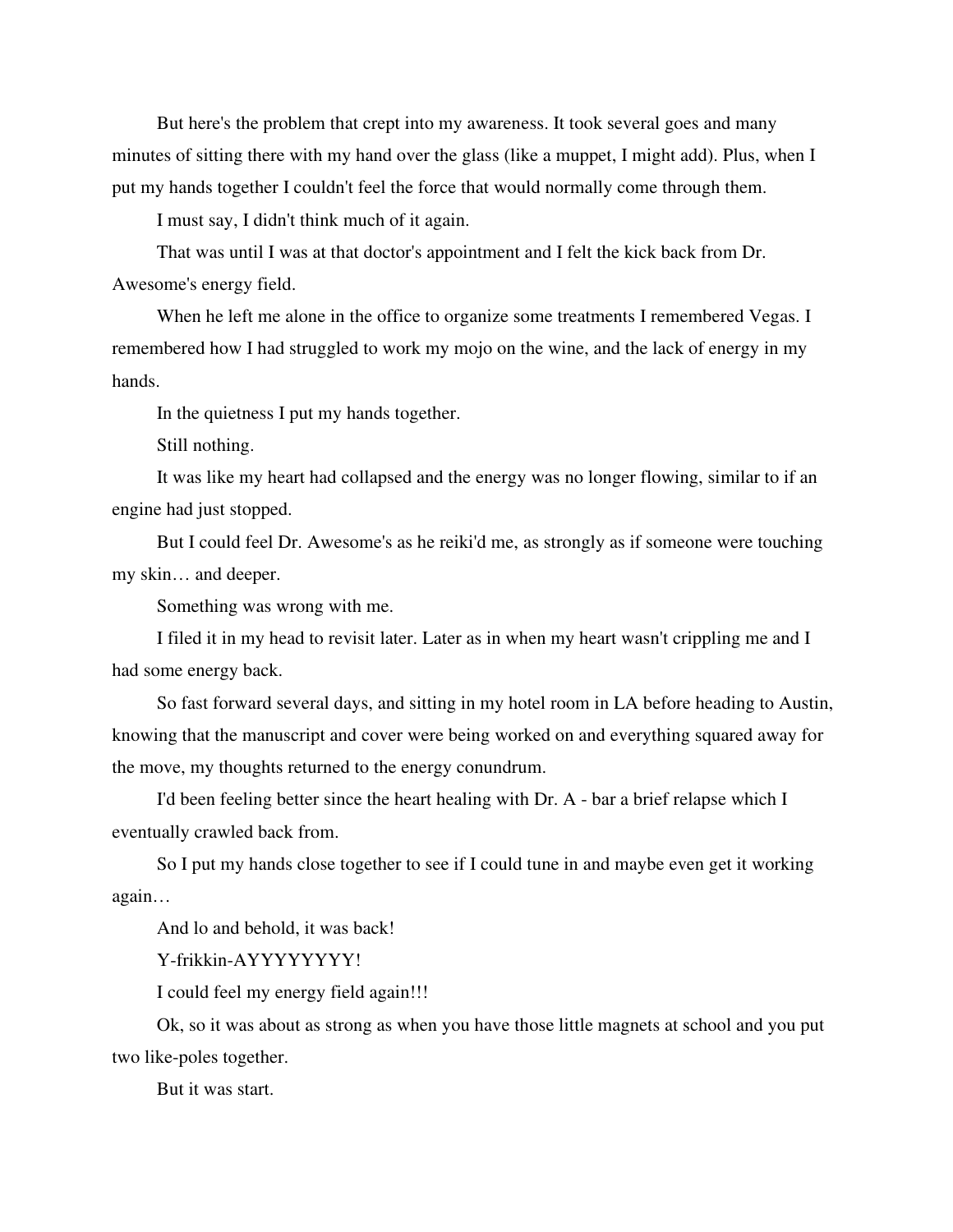And it gave me something to build on.

I'm sure there's more for me to work through, and this isn't the end of the story, but I really feel like this is a turning point in everything.

And I can't wait for what comes next.

Footnote. *(I'm assuming we can do footnotes within author notes… yeah? It feels kinda like a footnote to a footnote!) Shit, suddenly I'm feeling like an academic again.*

*Ok, here's the other side of that little ol' asterisk which you probably skipped passed earlier on when I was describing the process of charging the wine with an intention. --->>>* 

\*You can do it with food, pet's, objects, people... anything really.

Eventually you can do it without your hand, and just project your energy around it.

I started doing it when I saw the Emoto studies of water crystals that proved that human intentions change the crystalline structure of the water. It all just seemed to make sense.

I get a kick out of the stunned looks as scientists, medics and people with no belief in the unseen taste the sample glass, and the control glass - and then have to admit that there is a difference.

I get an **even bigger** kick when someone does it for themselves.

And this is the thing: with practice, anyone can do it.

ANYONE.

(Heck I *just* about managed it when I was broken as all fuck.)

I've seen folks pick it up over breakfast at my masterminds. I've seen people do it at a dinner party or in a restaurant.

All you need to an open mind and the ability to focus.

And that's it.

I'd love to know if you give it a go and get a result! Hit me up on the fb page and tell me about it, yeah? www.facebook.com/ellleighclarke.

I can't wait to see what you do!

Ellie x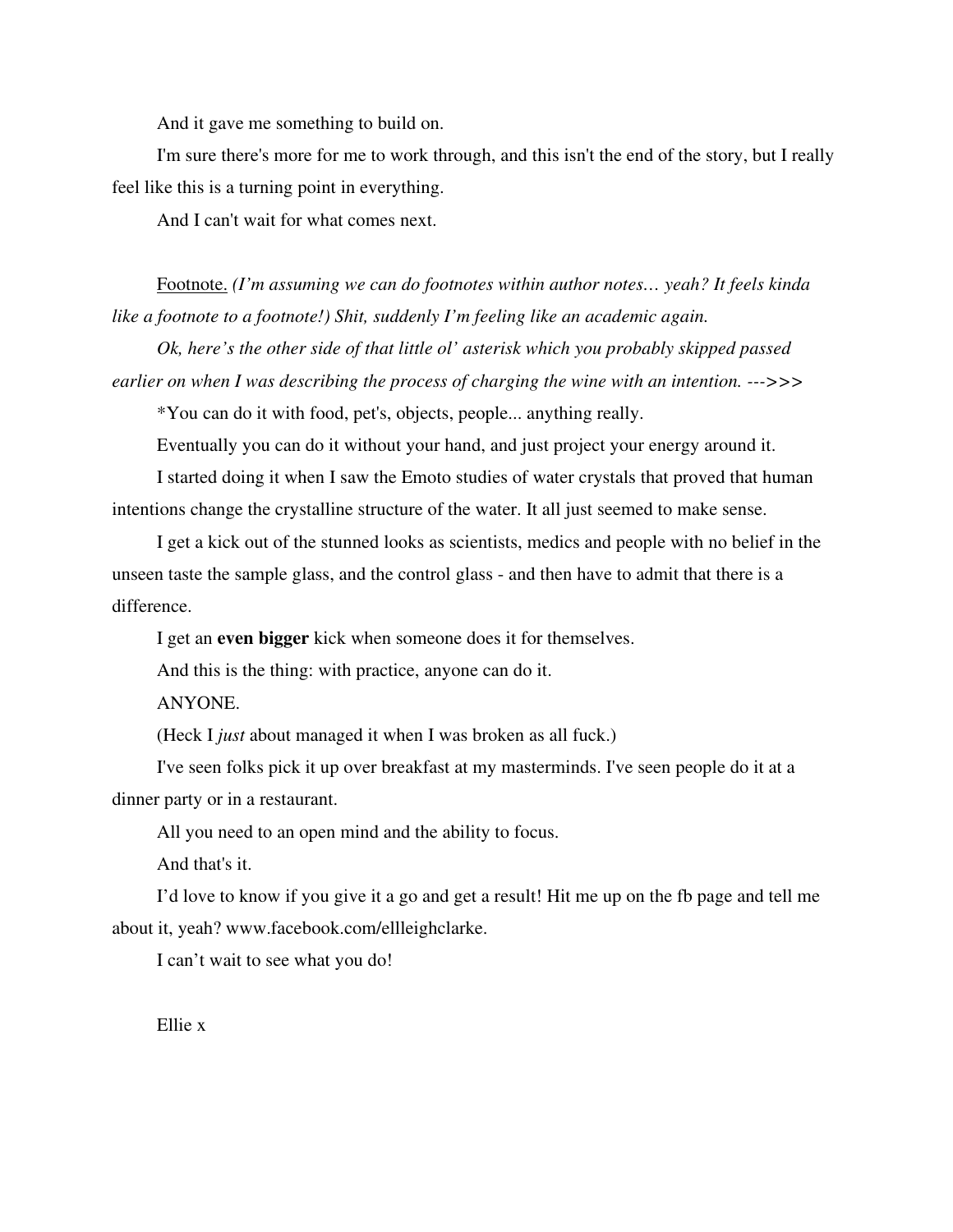# **Author Notes - Michael Anderle**

January 7, 2018

## **Thank You's**

First, thank YOU for not only reading this story about Molly, but also reading through our author notes here at the end!

Second, I'm going to thank Ellie for being a wonderful person who cares about people, and tries damned hard to be right with the universe, when the universe doesn't seem to try at all to be right with her.

And by doing so, she points out how we (or at least I) can take away just a smidgeon of her strength and apply some of her beliefs (or party tricks, or magic – whatever you are comfortable calling it) into my own life.

Hopefully, I don't set anything on fire.

I've mentioned before that I suspect Ellie is the next generation of Isaac Asimov, except she has a better accent. But, that could just by my Americanism showing.

### **Don't Fuck Up.**

So, I'm coming into the new year, and I can't seem to get my head screwed back on properly. I'm talking with Ellie, realizing she is still in California when I thought she was hanging out in Texas, waiting for her furniture to arrive.

It seems that her furniture won't arrive for a couple of weeks and she has a 'plan.'

Except, this plan includes the store IKEA, and she has shared before how her and IKEA work.

It goes something like this:

- 1. 1)Ellie goes to IKEA (or shops online, I really don't know which) and orders / purchases one of their products.
- 2. 2)Said product arrives and sits on the floor and waits for Ellie to put it together.
- 3. 3)Product decides to mope, as it is receiving *NO* attention from Ellie.
- 4. 4)Product finally gets attention and is put together some weeks or months after purchase.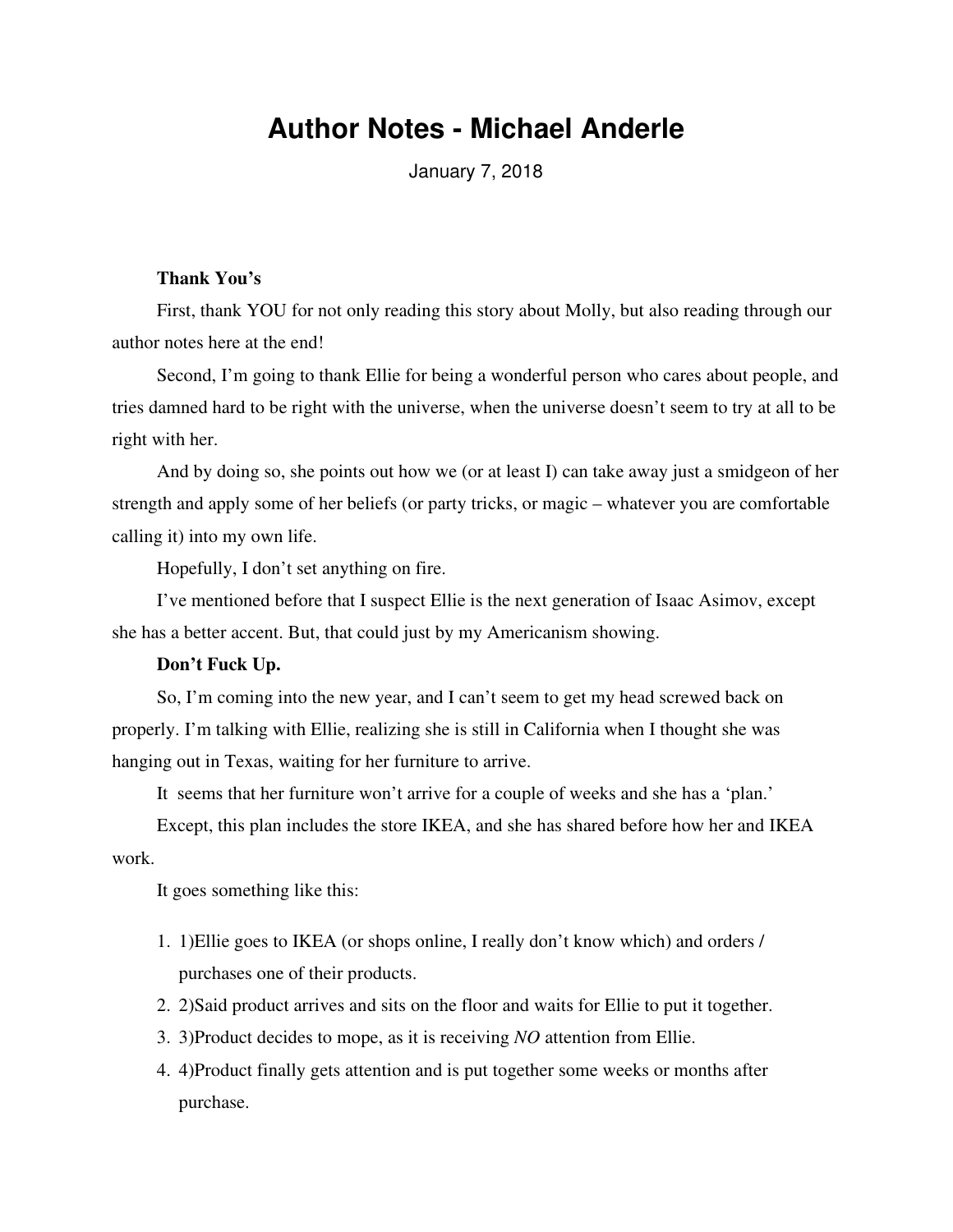So, I ask how is this going to work with her purchasing IKEA, and needing a bed? She explains she has purchased a couch she can sleep on, and said couch hopefully only comes in a couple of pieces.

I sure hope so, or she will be sleeping on an IKEA box, I think. Or, there is a shitake ton of handy guys in Texas that would put her furniture together for a six-pack of Shiner.

Hell, maybe just so she would talk with them. Maybe that's a thing on Twitter she can search?

#WillPutIKEAFurnitureTogetherToHearBritishAccent.

I don't do Twitter, but I doubt it would be a good way to find a handy guy.

Now, after this conversation above she mentions the challenges (or did this happen first?) with her latest book, and what she is doing.

She has completed four chapters, and has the rest to go, needs to leave her apartment, get a room at the hotel, leave the next day, deal with covers and …

## *Holy Crap!*

We start talking dates that she can release, and what's available on the calendar and what might be best from a publishing perspective. We start with the  $19<sup>th</sup>$  of January and work our way backwards when I mention I'm happy to help with her punch up, so long as she is ok with me *doing things* with her prose.

She assures me she isn't precious with her words and she sends me the manuscript and I have chapters 5-16 to do.

(There are a total of 19 chapters.)

I go ahead and start editing at chapter 1, because I need to refresh my memory with the story (I had read the beginning a few weeks back.)

It doesn't take too much time to get Chapters 1-4 done as she had already made a pass and I look in Slack and Joe (the Editor) is mentioning he is working on Chapters 1-4 and I raise my virtual hand and let him know I've got edits to said chapters…

I see I had a comment from Ellie about this.

Ellie's response to me editing 1-4?

Elllie: "Whaaaaa? I had first four PERFECT!!! :-0 !"

(Note the first instance of being a *little* precious.)

So, I end up editing to chapter 13 and send these chapters over to Joe the Editor (not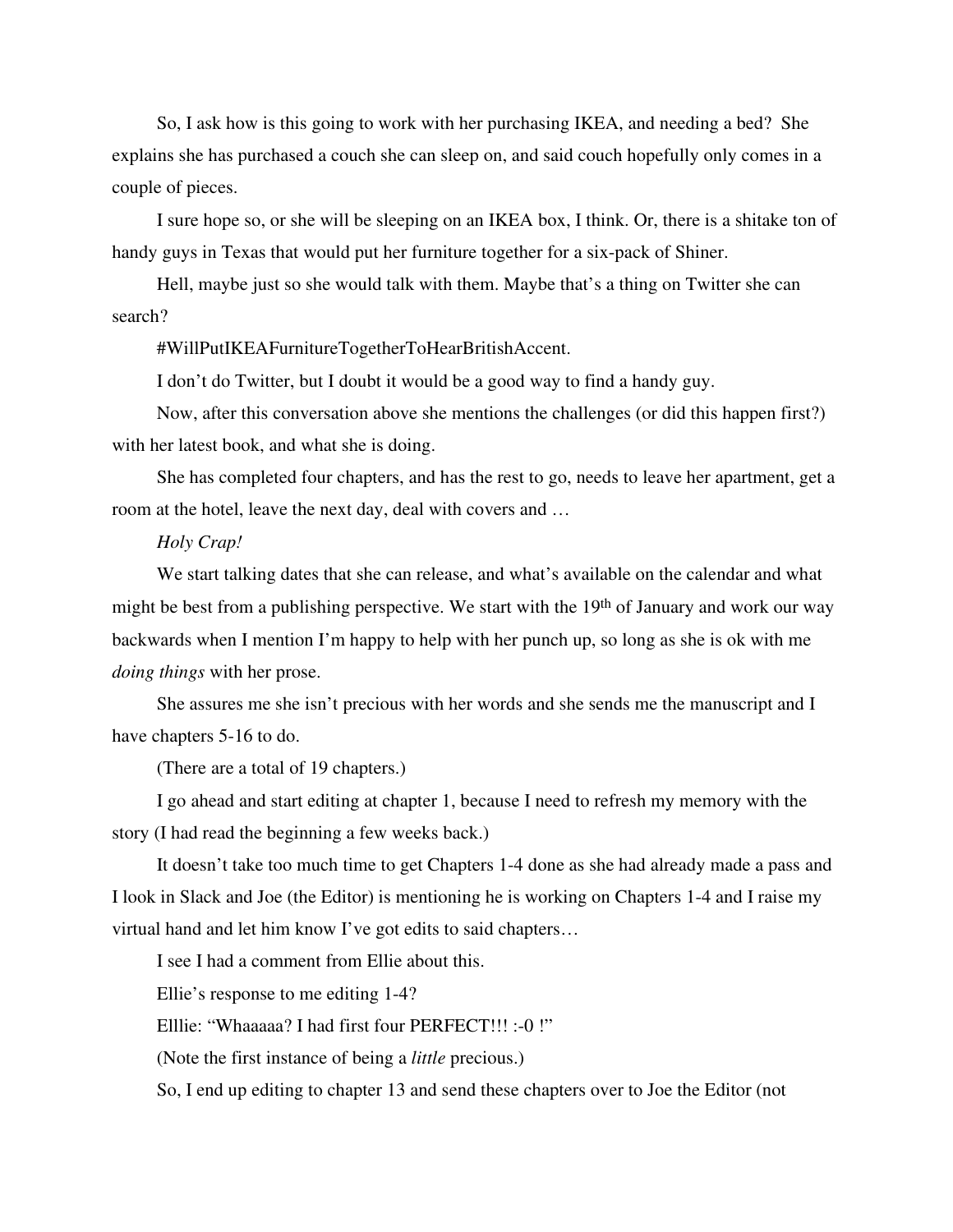exactly like Joe the plumber) the next day by noon my time. I finish the book later that night by 8:30 PM and Bob's your uncle.

Then, I have a conversation with Ellie about a few small tweaks I had made. In this case, a few 'Britishisms' that I took out and changed to the American word(s) and I find out I was sandbagged.

She absolutely is precious with a few words, *ESPECIALLY* with British words.

By the end of the conversation, I'm explaining I didn't take them ALL out, and I've no clue whether she is *truly* precious, or just giving me a hard time.

(I'm hoping she edits these author notes and clues me in, because I still haven't a clue.)

>> Ellie edit: I was just giving you a hard time ;) I'm not precious. As long as you don't change ALL my words.

Now, I tell you all of the above to say THIS:

When Ellie shipped over her story to give to me to punch up a little before Joe the Editor received it, she messaged:

Ellie: thank you so much for doing this... I hope you don't fuck it up ;-) #AuthorNotes

Ellie: it sounds funnier if we put a (beat) in between those two statements  $\wedge\wedge\wedge$ 

… She has never told me if the first sentence is dry British humor, or the second sentence is an effort to help my ego and soften the reality that she hopes I don't fuck up the book.

(Truly, I'm thinking it is the former.)

Either way, *I sure hope I didn't fuck up the story!*

It felt GOOD reading Molly and the team again. For those reading The Kurtherian Gambit, I promise I've put in an Easter Egg about Sean in book 21 that you didn't know you were waiting for.

>> Ellie edit: Oh shit. Shouldn't we have talked about that… you know, so you don't fuck it up??

Ad Aeternitatem,

Michael

>> Ellie edit: wow. Only 1000 words? Someone is slipping… ;P

Ok, … I've been encouraged for more words, don't ever say I don't step up to the challenge!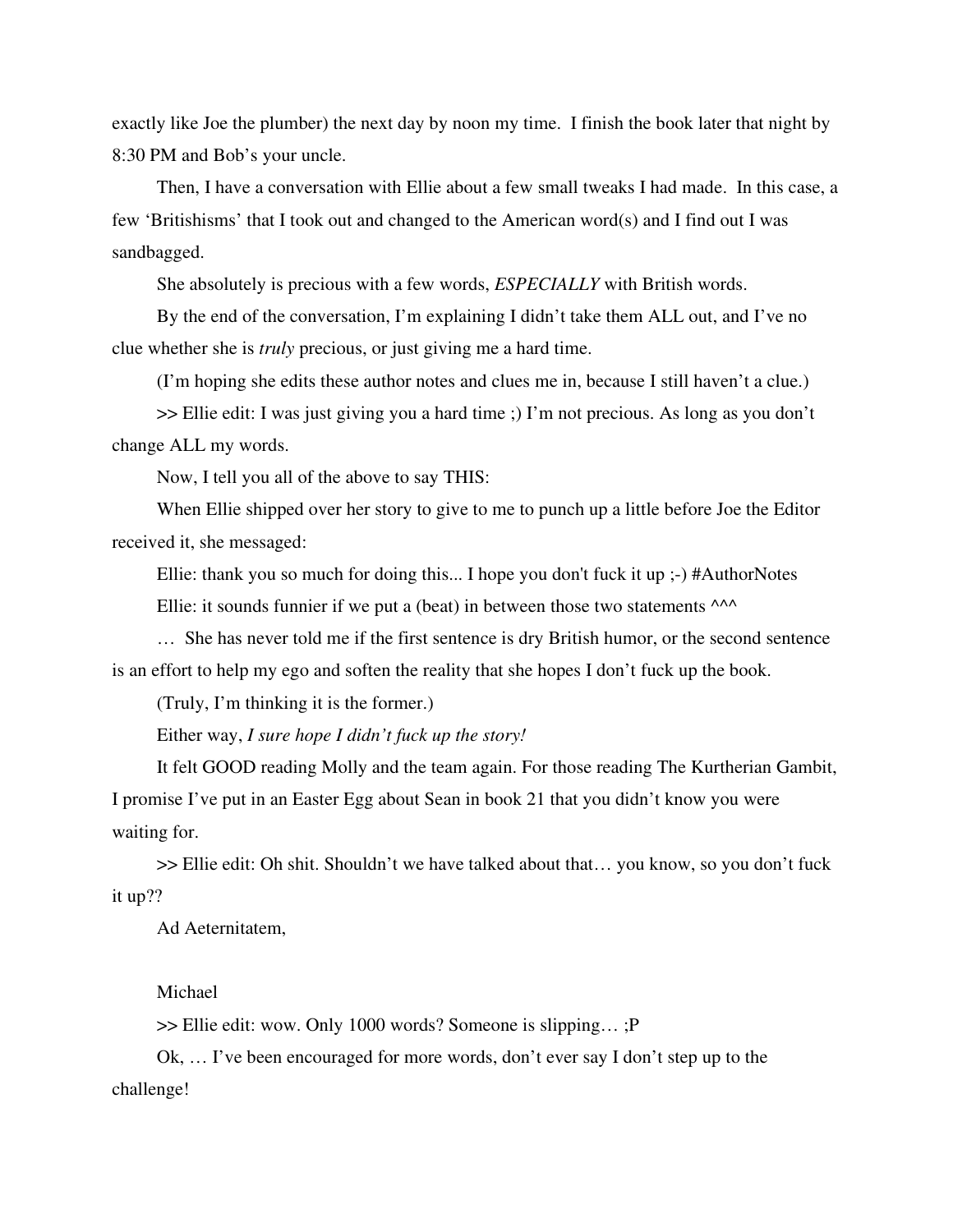I'm presently looking out over the Sea of Cortez, with the Pacific Ocean off to the far right (I'm about maybe three hundred feet up in the air and a mile from the beach at most and I am watching two whales breach … make that three, in Cabo San Lucas.)

The temperature is a very comfortable low 70's, but I am doing everything I can to hide in the shadows. I have no idea what it is, but that damned sun feels like a laser right now with any body part of mine that the sun shines on immediately feeling like it's 40 degrees hotter.

And starting to smoke.

It's a bit like heaven and hell, all on my balcony.

I started this extra snippet before my confab with Ellie. I'm finishing it after my latest confab with Ellie.

She says to tell you something something  $\lt$  It was funny, and I deserved the comment, but I really can't remember the details of the comment… It had to do with the fact that I was going to bring my pen out again for what reason? Because she dogged me about slipping? The answer is yes, yes I am.>

I spoke to her while she was in her new apartment in Austin, Tx.

It is apparently freezing for her there in Texas right now, while I'm worried about getting out of the sun. I decide not to make a big deal out of her situation because she is sick as a dog, coughing and sneezing with a head cold and in a town that is just balls cold.

I am thinking, "Wow, this is a *HORRIBLE* 'Welcome to Texas' moment."

However, in her indomitable fashion, she speaks to how the original instructions to getting to her apartment (which were waiting for her on the phone when she arrived) are convoluted, annoying and long. She's rolling her eyes thinking 'This is how I have to get to my apartment every time?'

Then, the next day she exits her front door, turns the other way, walks five steps to a door that drops her right off to the street outside.

You know, the one which is only about a block from her we-work space?

Good times!

Unfortunately, it also calls into question the smarts of the person who gave her the directions to her apartment in the first place…

Sigh.

I explain that everyone has a 'Cousin  $\leq$  insert name here $\geq$ .' You know the one guy in your